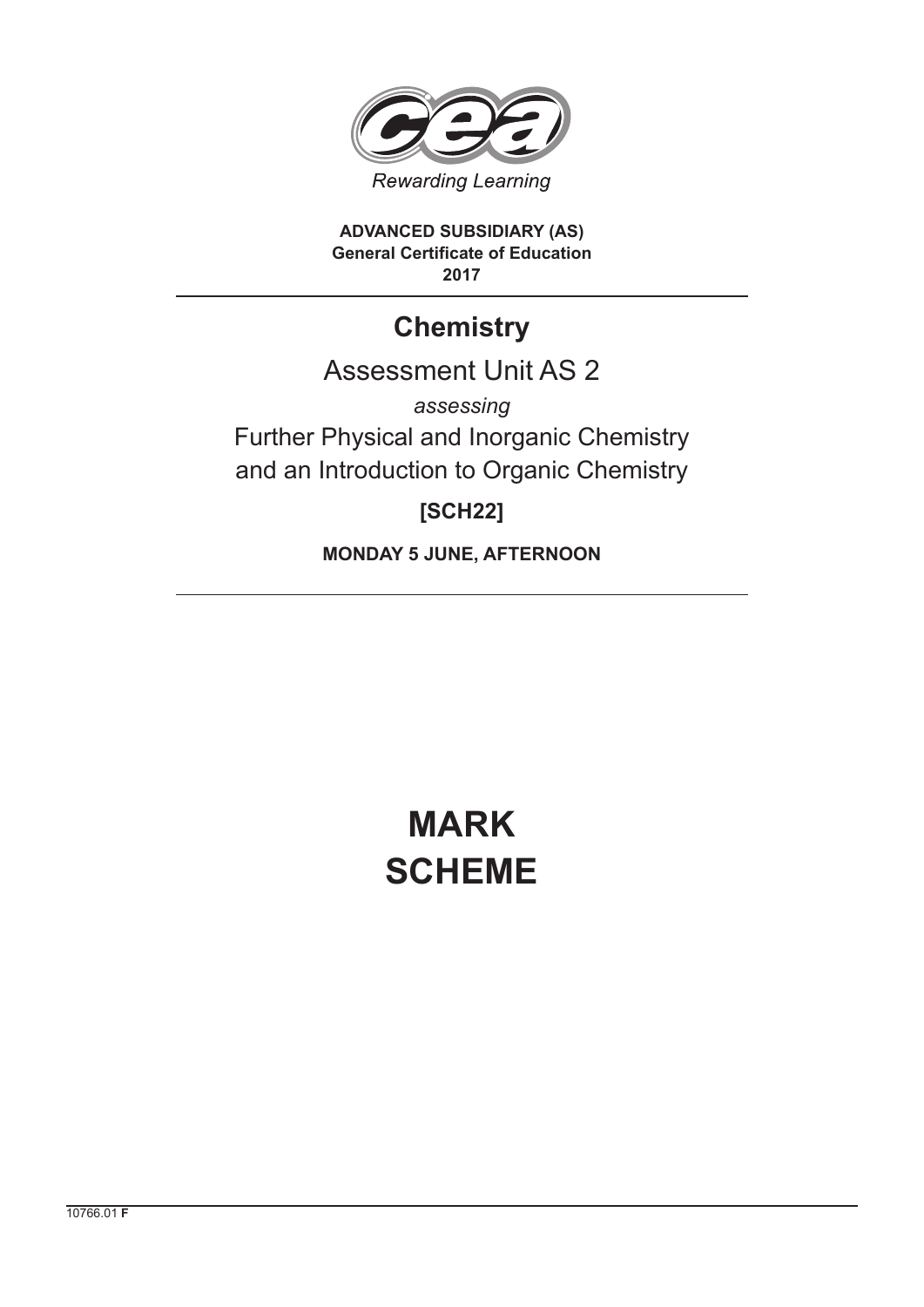#### **General Marking Instructions**

#### *Introduction*

The main purpose of the mark scheme is to ensure that examinations are marked accurately, consistently and fairly. The mark scheme provides examiners with an indication of the nature and range of candidates' responses likely to be worthy of credit. it also sets out the criteria which they should apply in allocating marks to candidates' responses.

#### *Assessment objectives*

Below are the assessment objectives for **GCE Chemistry:**

#### **Candidates should be able to:**

| <b>AO1</b>      | Demonstrate knowledge and understanding of scientific ideas, processes, techniques<br>and procedures.                                                                                                                                     |
|-----------------|-------------------------------------------------------------------------------------------------------------------------------------------------------------------------------------------------------------------------------------------|
| AO <sub>2</sub> | Apply knowledge and understanding of scientific ideas, processes, techniques and<br>procedures:<br>in a theoretical context<br>$\bullet$<br>in a practical context<br>when handling quantitative and qualitative data<br>$\bullet$        |
| AO <sub>3</sub> | Analyse, interpret and evaluate scientific information, ideas and evidence (in relation to<br>particular issues)<br>make judgements and reach conclusions<br>$\bullet$<br>develop and refine practical design and procedures<br>$\bullet$ |

#### *Quality of candidates' responses*

In marking the examination papers, examiners should be looking for a quality of response reflecting the level of maturity which may reasonably be expected of a 17- or 18-year-old which is the age at which the majority of candidates sit their GCE examinations.

#### *Flexibility in marking*

Mark schemes are not intended to be totally prescriptive. No mark scheme can cover all the responses which candidates may produce. In the event of unanticipated answers, examiners are expected to use their professional judgement to assess the validity of answers. If an answer is particularly problematic, then examiners should seek the guidance of the Supervising Examiner.

#### *Positive marking*

Examiners are encouraged to be positive in their marking, giving appropriate credit for what candidates know, understand and can do rather than penalising candidates for errors or omissions. The exception to this for GCE Chemistry is when Examiners are marking complex calculations and mechanisms when the Examiners are briefed to mark by error or omission. Examiners should make use of the whole of the available mark range for any particular question and be prepared to award full marks for a response which is as good as might reasonably be expected of a 17- or 18-year-old GCE candidate.

#### *Awarding zero marks*

Marks should only be awarded for valid responses and no marks should be awarded for an answer which is completely incorrect or inappropriate.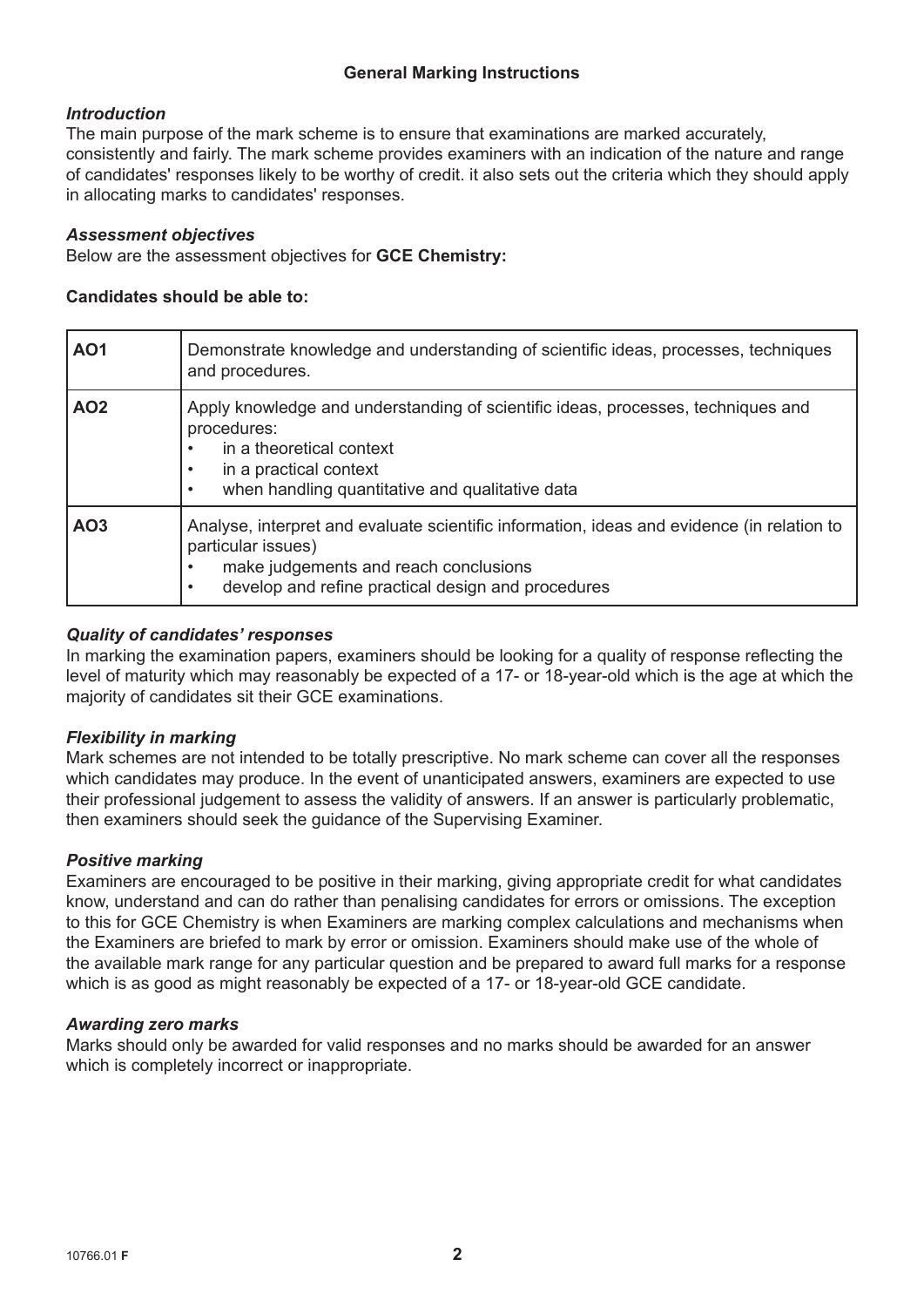#### **Section A**

**AVAILABLE**

|                         |                |                             | <b>MARKS</b> |
|-------------------------|----------------|-----------------------------|--------------|
| $\mathbf{1}$            | $\overline{B}$ |                             |              |
| $\overline{\mathbf{2}}$ | $\sf B$        |                             |              |
| $\mathbf{3}$            | A              |                             |              |
| $\overline{\mathbf{4}}$ | $\mathsf D$    |                             |              |
| $\overline{\mathbf{5}}$ | $\overline{A}$ |                             |              |
| $\bf 6$                 | $\,$ C         |                             |              |
| $\overline{7}$          | $\mathsf C$    |                             |              |
| $\bf{8}$                | $\mathbf{C}$   |                             |              |
| $\overline{9}$          | D              |                             |              |
|                         | 10 C           |                             |              |
|                         |                | [1] for each correct answer | $10\,$       |
|                         |                | <b>Section A</b>            | $10$         |
|                         |                |                             |              |
|                         |                |                             |              |
|                         |                |                             |              |
|                         |                |                             |              |
|                         |                |                             |              |
|                         |                |                             |              |
|                         |                |                             |              |
|                         |                |                             |              |
|                         |                |                             |              |
|                         |                |                             |              |
|                         |                |                             |              |
|                         |                |                             |              |
|                         |                |                             |              |
|                         |                |                             |              |
|                         |                |                             |              |
|                         |                |                             |              |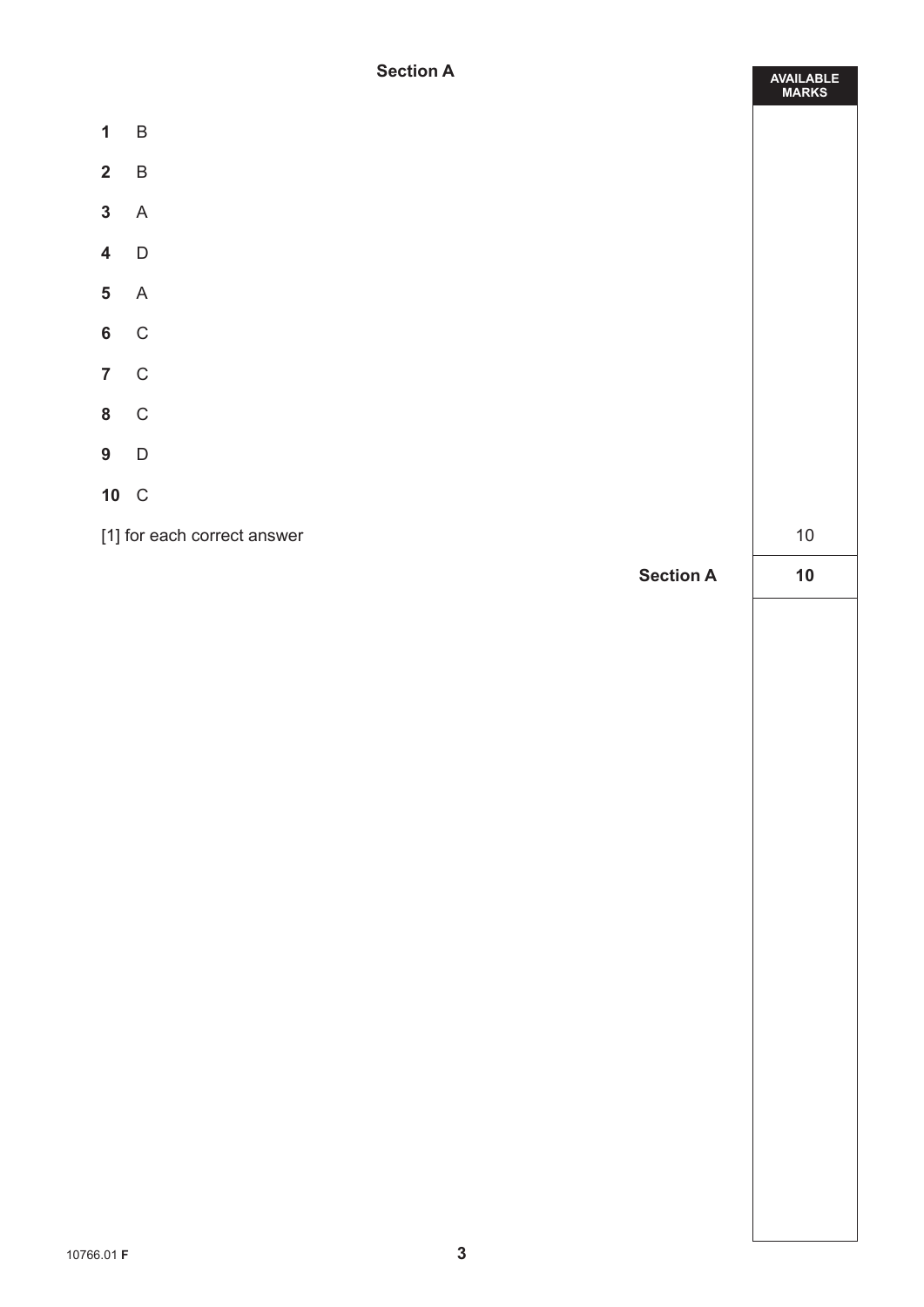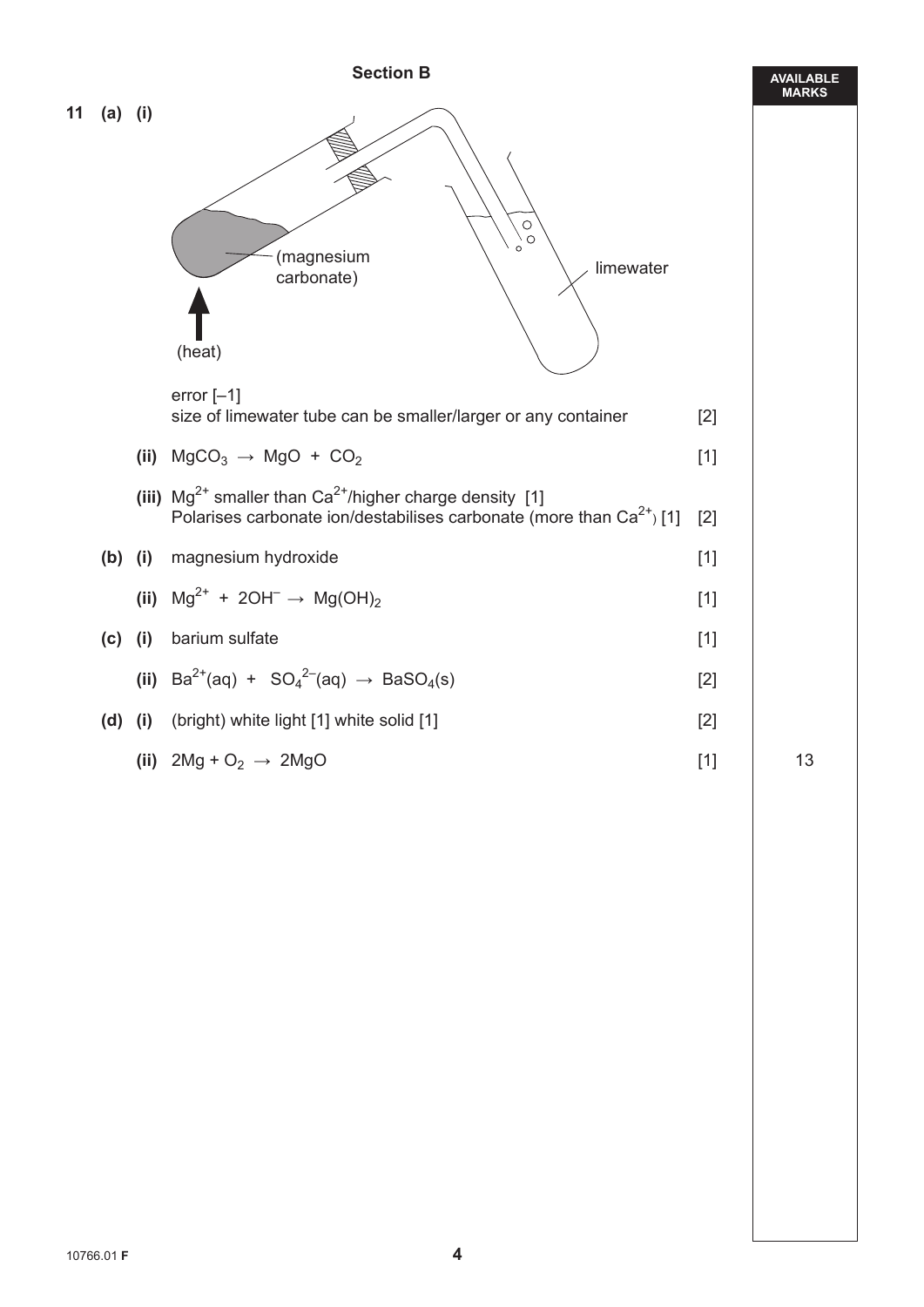| 12 |           |                                                                             | (a) same molecular formula [1]<br>different structural formula [1]                                                                            | $[2]$ | <b>AVAILABLE</b><br><b>MARKS</b> |
|----|-----------|-----------------------------------------------------------------------------|-----------------------------------------------------------------------------------------------------------------------------------------------|-------|----------------------------------|
|    |           |                                                                             | (b) 3-methylpentane                                                                                                                           |       |                                  |
|    |           |                                                                             | 2,2-dimethylbutane                                                                                                                            |       |                                  |
|    |           |                                                                             | 2,3-dimethylbutane                                                                                                                            |       |                                  |
|    |           |                                                                             |                                                                                                                                               | $[3]$ |                                  |
|    |           | (c) More contact between molecules [1]<br>Greater van der Waals' forces [1] |                                                                                                                                               | $[2]$ |                                  |
|    | (d)       | (i)                                                                         | $2C_6H_{14}$ + 190 <sub>2</sub> $\rightarrow$ 12CO <sub>2</sub> + 14H <sub>2</sub> O                                                          | $[2]$ |                                  |
|    |           |                                                                             | (ii) $2C_6H_{14}$ + 130 <sub>2</sub> $\rightarrow$ 12CO + 14H <sub>2</sub> O                                                                  | $[2]$ | 11                               |
|    |           |                                                                             | <b>13</b> (a) (i) $(K_c = )\frac{[NH_3]^2}{[N_2][H_2]^3}$ [1]<br>$mol^{-2}$ dm <sup>6</sup> [1]                                               | $[2]$ |                                  |
|    |           |                                                                             | (ii) equilibrium lies to left-hand side                                                                                                       | $[1]$ |                                  |
|    |           |                                                                             |                                                                                                                                               |       |                                  |
|    | $(b)$ (i) |                                                                             | Reaction exothermic [1]<br>(When temperature is lowered) the equilibrium shifts to RHS<br>(to oppose change) [1]                              | $[2]$ |                                  |
|    |           | (ii)                                                                        | Reaction is too slow                                                                                                                          | $[1]$ |                                  |
|    |           |                                                                             | (iii) 4 moles of gas LHS $\rightarrow$ 2 moles gas RHS [1]<br>When pressure increases the equilibrium shifts to RHS<br>(to oppose change) [1] | $[2]$ |                                  |
|    |           |                                                                             | (iv) Too expensive since thicker pipes are required/more steel                                                                                | $[1]$ | 9                                |
|    |           |                                                                             |                                                                                                                                               |       |                                  |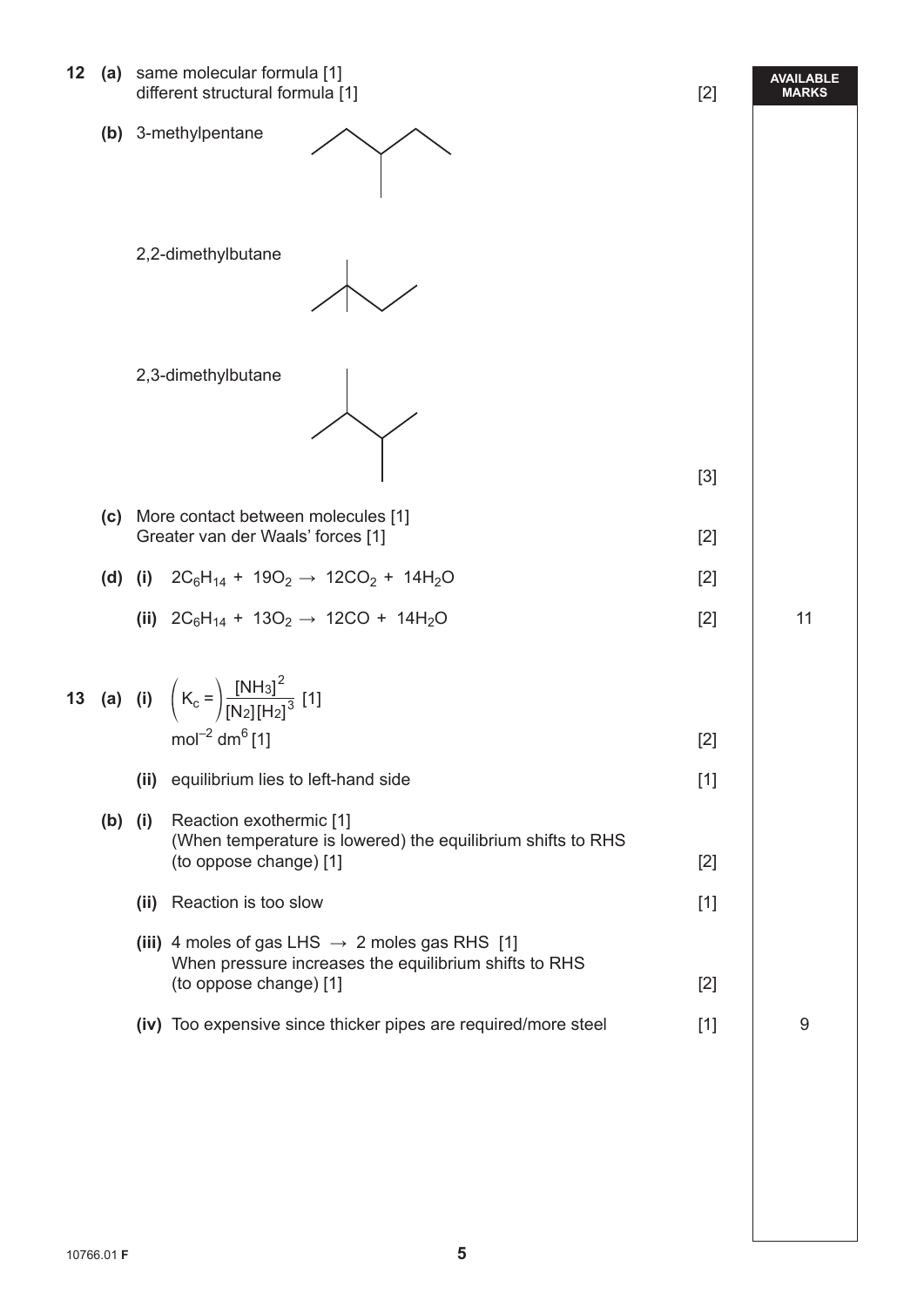|                                | (a) Same bonds present/C-C, C-H, C-O and O-H [1]<br>Same absorptions/peaks in same places [1]                                                                                                                               | $[2]$         |
|--------------------------------|-----------------------------------------------------------------------------------------------------------------------------------------------------------------------------------------------------------------------------|---------------|
| $(b)$ (i)                      | $(CH_3)_3COH + PCl_5 \rightarrow (CH_3)_3CCI + HCl + POCl_3$                                                                                                                                                                | $[2]$         |
|                                | (ii) 2-chloro-2-methylpropane                                                                                                                                                                                               | $[1]$         |
| (c) Indicative content<br>heat | acidified potassium dichromate(VI)<br>butan-2-ol: orange to green<br>secondary alcohols can be oxidised<br>2-methylpropan-2-ol: remains orange<br>tertiary alcohols cannot be oxidised                                      |               |
| <b>Band</b>                    | <b>Response</b>                                                                                                                                                                                                             | <b>Mark</b>   |
| A                              | Candidates must use appropriate specialist<br>terms using a minimum of 5 points of indicative<br>content. They must use good spelling,<br>punctuation and grammar and the form and<br>style are of an excellent standard.   | $[5]$ - $[6]$ |
| B                              | Candidates must use appropriate specialist<br>terms using a minimum of 3 points of indicative<br>content. They must use satisfactory spelling,<br>punctuation and grammar and the form and<br>style are of a good standard. | $[3]-[4]$     |
|                                |                                                                                                                                                                                                                             |               |
| $\mathsf C$                    | Candidates use a minimum of 2 points of<br>indicative content. They use limited correct<br>spelling, punctuation and grammar and the form<br>and style are of a basic standard.                                             | $[1]-[2]$     |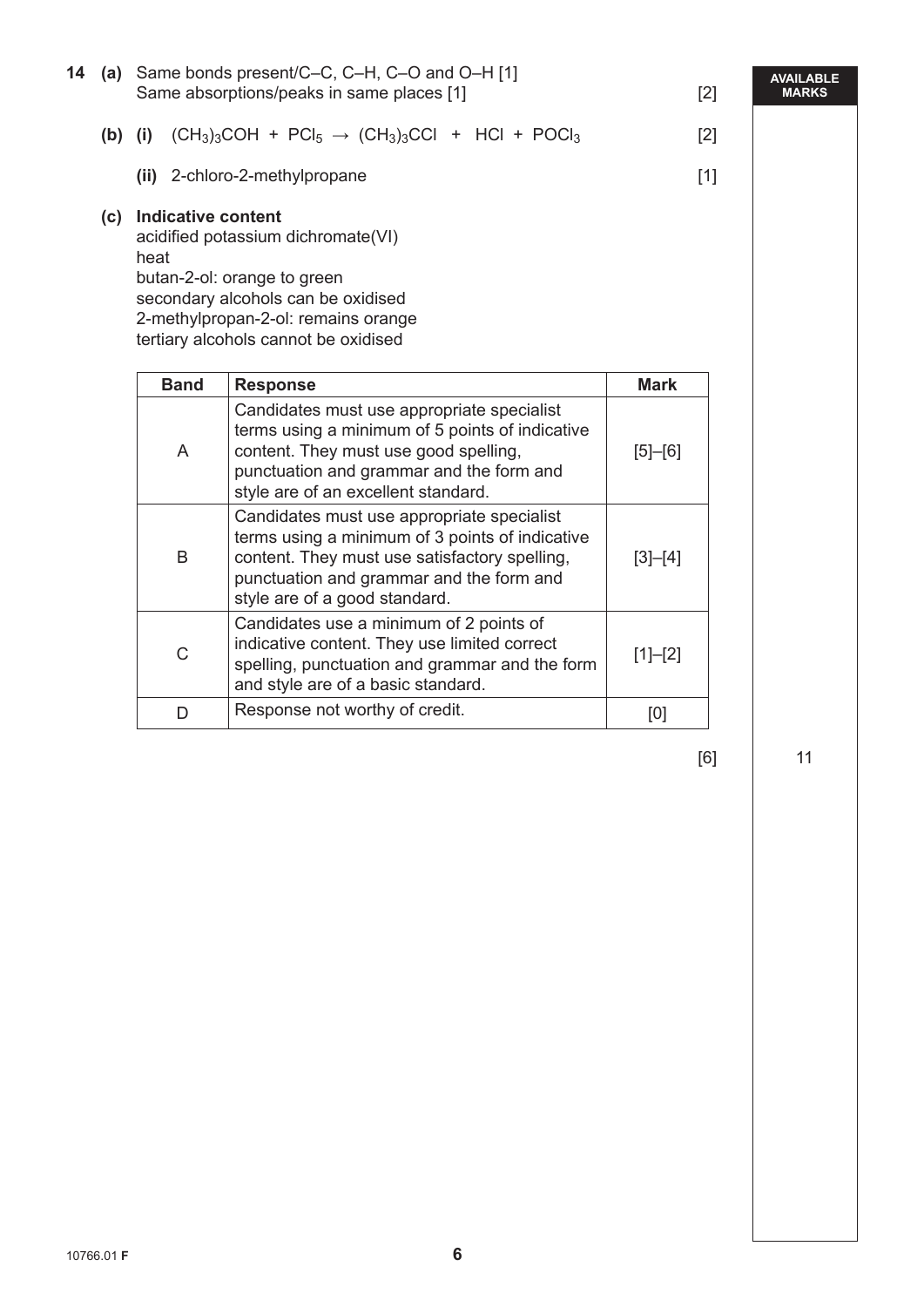| 15 |           | (a) Enthalpy change when one mole of water<br>Is formed in a neutralisation reaction<br>$[2]$ |                                                                                                                                                      |       | <b>AVAILABLE</b><br><b>MARKS</b> |
|----|-----------|-----------------------------------------------------------------------------------------------|------------------------------------------------------------------------------------------------------------------------------------------------------|-------|----------------------------------|
|    | $(b)$ (i) |                                                                                               | measuring cylinder/burette/pipette                                                                                                                   | $[1]$ |                                  |
|    |           | (ii)                                                                                          | Insulates/does not absorb heat                                                                                                                       | $[1]$ |                                  |
|    |           |                                                                                               | (iii) NaOH + HCl $\rightarrow$ NaCl + H <sub>2</sub> O (or ionic)                                                                                    | $[1]$ |                                  |
|    |           |                                                                                               | (iv) $100 \times 4.2 \times 13.3$<br>5586 J                                                                                                          | $[2]$ |                                  |
|    |           |                                                                                               | (v) $2.0 \times 0.05 = 0.1$ moles NaOH or $2.0 \times 0.05 = 0.1$ moles HCl<br>$= 0.1$ moles water formed [1]                                        | $[1]$ |                                  |
|    |           |                                                                                               | (vi) $5586 \div 1000 = 5.586 \text{ kJ}$<br>$5.586 \div 0.1 = 55.86 \text{ kJ} \text{ mol}^{-1}$<br>Exothermic $-55.86 \text{ kJ}$ mol <sup>-1</sup> | [3]   |                                  |
|    |           |                                                                                               | (vii) Some heat lost to the surroundings                                                                                                             | $[1]$ | 12                               |
|    |           |                                                                                               |                                                                                                                                                      |       |                                  |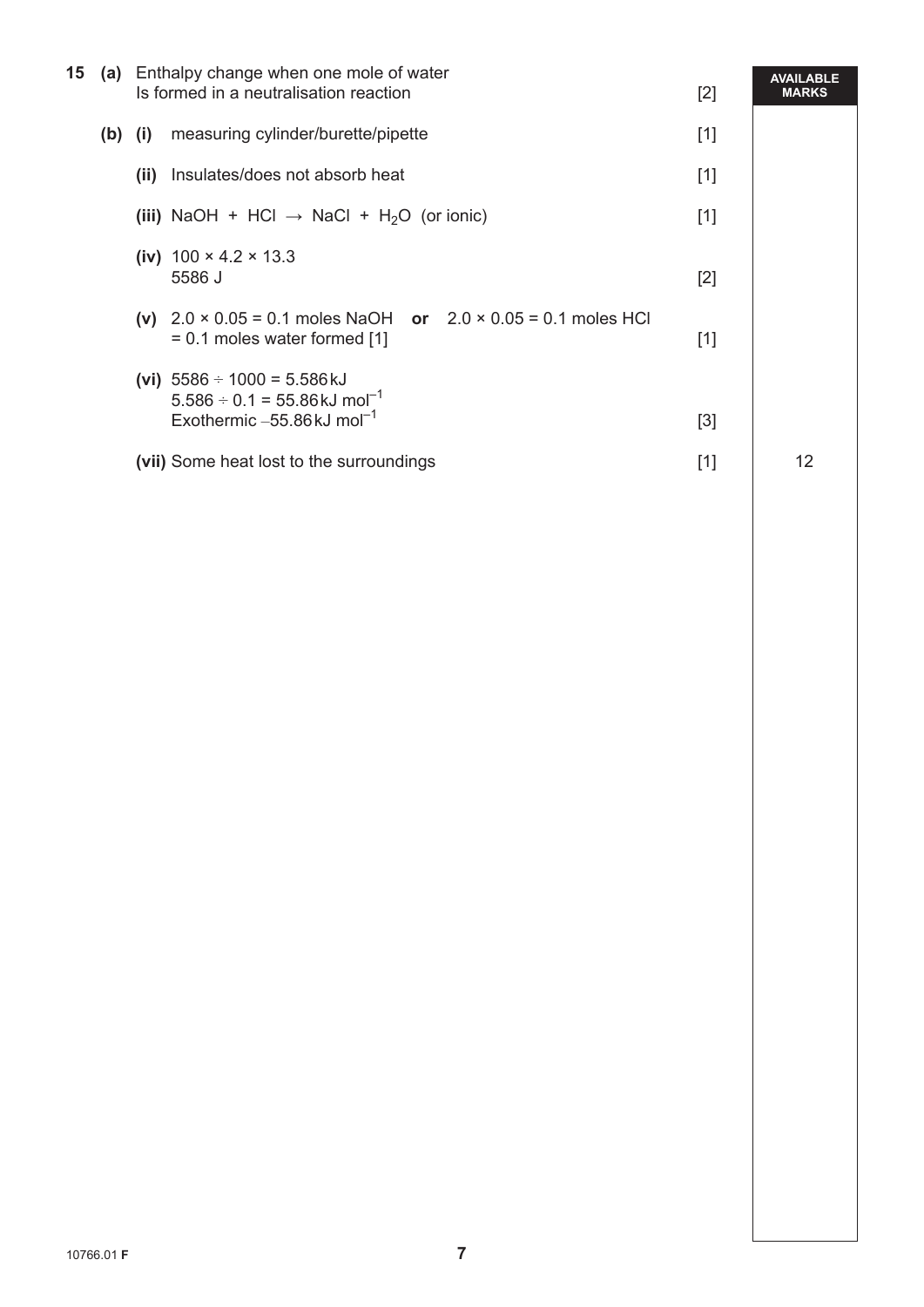